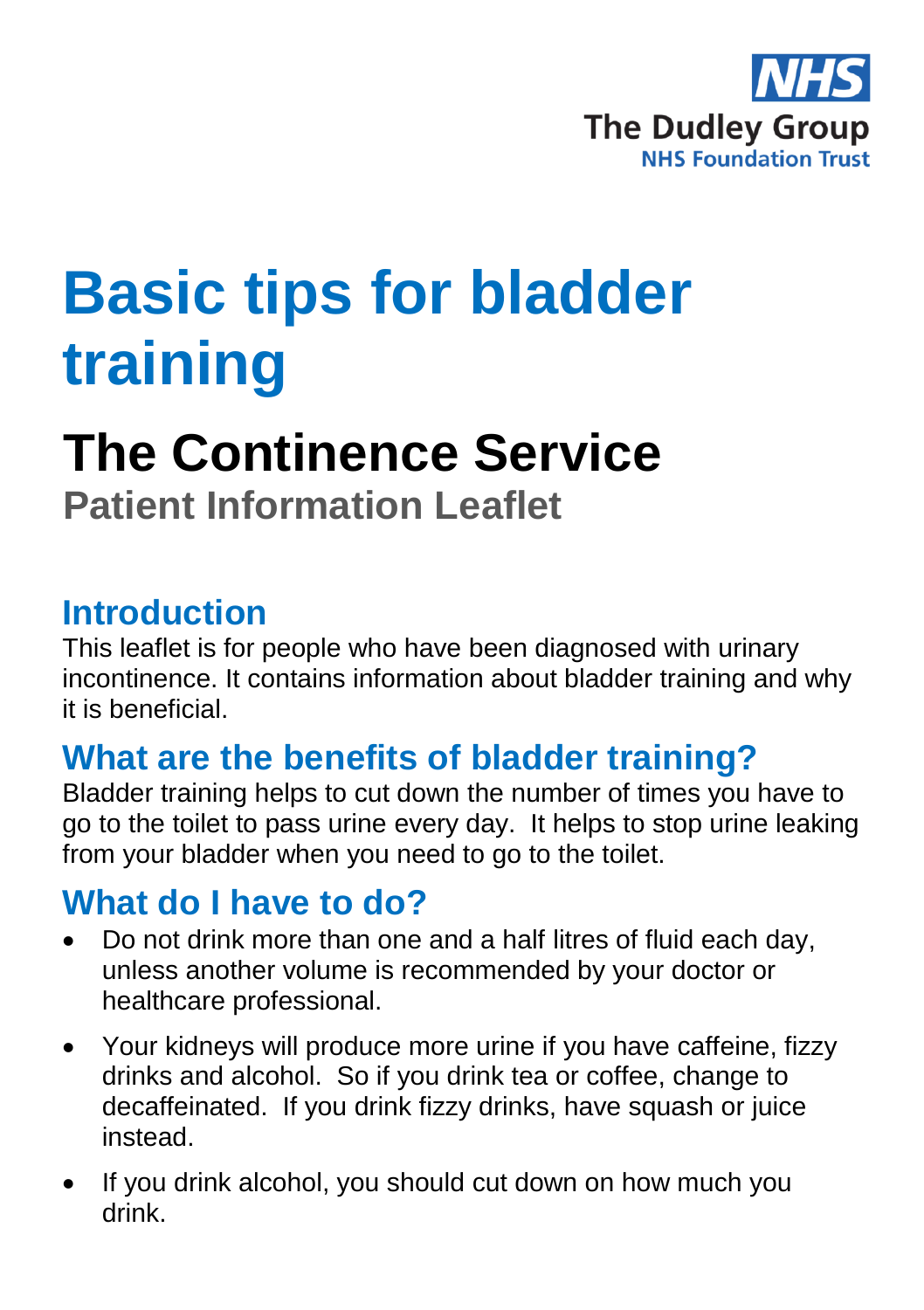### **Keeping a frequency and volume chart**

You will need to keep a frequency and volume chart for three days, every two weeks, of:

- What and how much you drink.
- When you go to the toilet during the day and night.
- Any times you are wet.
- How much urine you pass each time you go to the toilet.

**You should receive a copy of a frequency and volume chart to fill in from your healthcare professional.** 

It will help you if you complete this chart fully for all three of the days.

#### **Using the frequency and volume chart**

 Look at your frequency and volume chart and count how many times you go to the toilet every day and night.

Also, look at the longest time between your visits to the toilet and the largest amount of urine you have passed. This will show you how much your bladder can actually hold.

- You should try to increase the time between your visits to the toilet. If you go every two hours, try to hold on for an extra half hour. If this is too difficult, try to hold on for an extra quarter of an hour. When you can do this easily, increase it again so that eventually you go to the toilet every two and a half hours.
- Gradually increase the time between your visits to the toilet, until you are only going six or seven times a day and no more than once during the night.
- Every two weeks, fill in a frequency and volume chart for three days to evaluate your progress. You will then be able to see how much more urine your bladder can hold and the reduction in the number of times you are going to the toilet.
- Show the charts to your doctor or continence nurse so they can see how your bladder training is going.

 $\overline{\phantom{a}}$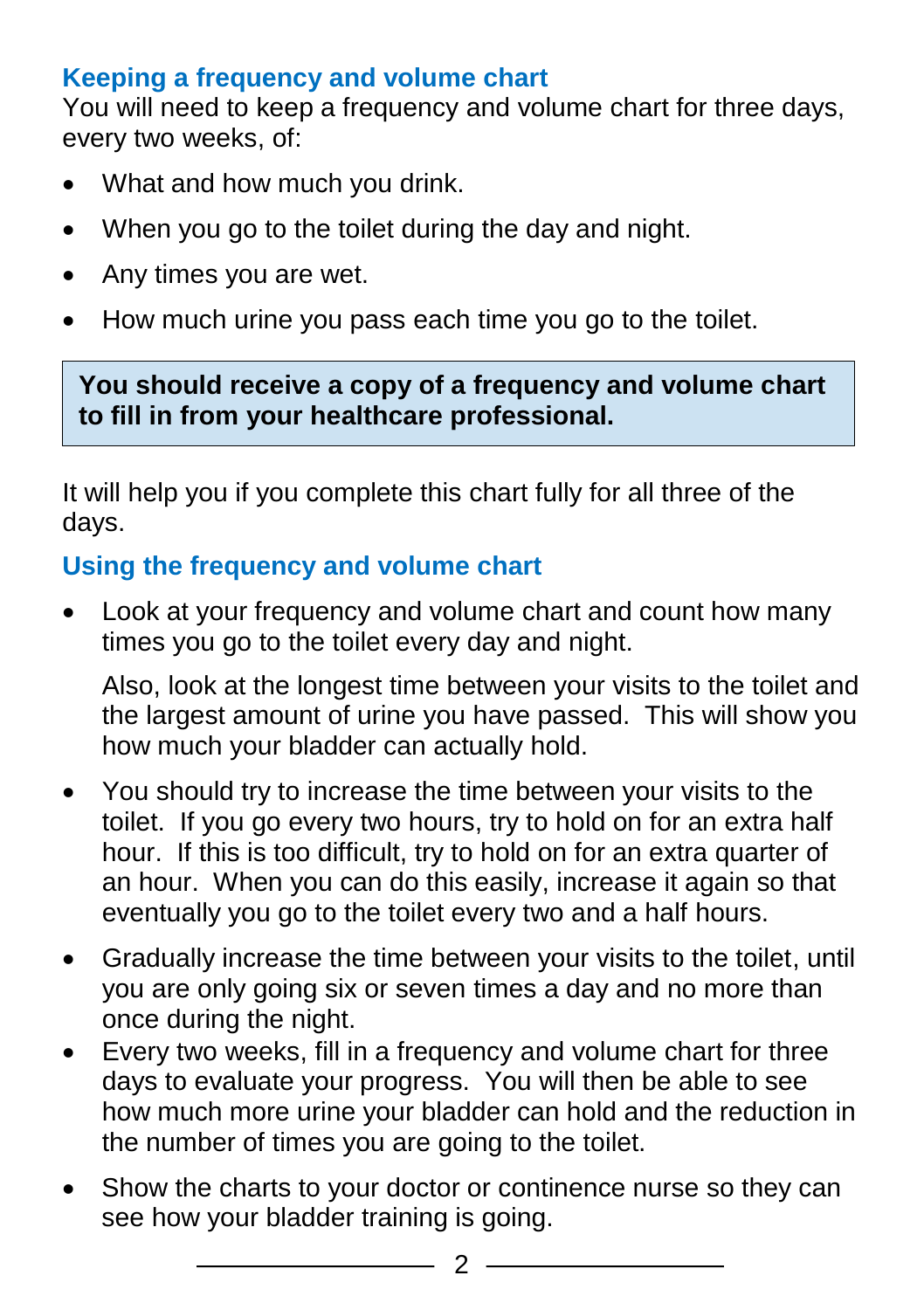## **How do I keep my bladder healthy?**

Here are some tips to keep your bladder healthy:

- Drink the right amount and type of fluid each day:
	- o Try to drink at least four to six cups or glasses each day.
	- $\circ$  It is best to drink water and fruit juice.
	- o Cut down on alcoholic drinks and those containing caffeine, such as tea and coffee.
	- o Avoid fizzy drinks with sweeteners, such as diet coke and lemonade.
- Eat a healthy diet:
	- o Avoid constipation. When the bowel does not empty, it can make the bladder worse.
	- o Eat plenty of high fibre foods including fruits and vegetables. This will help avoid constipation.
- Weight.
	- o Try to keep your weight down.
	- o Control what you eat.
	- o Exercise regularly.
- Try to avoid going to the toilet 'just in case'.